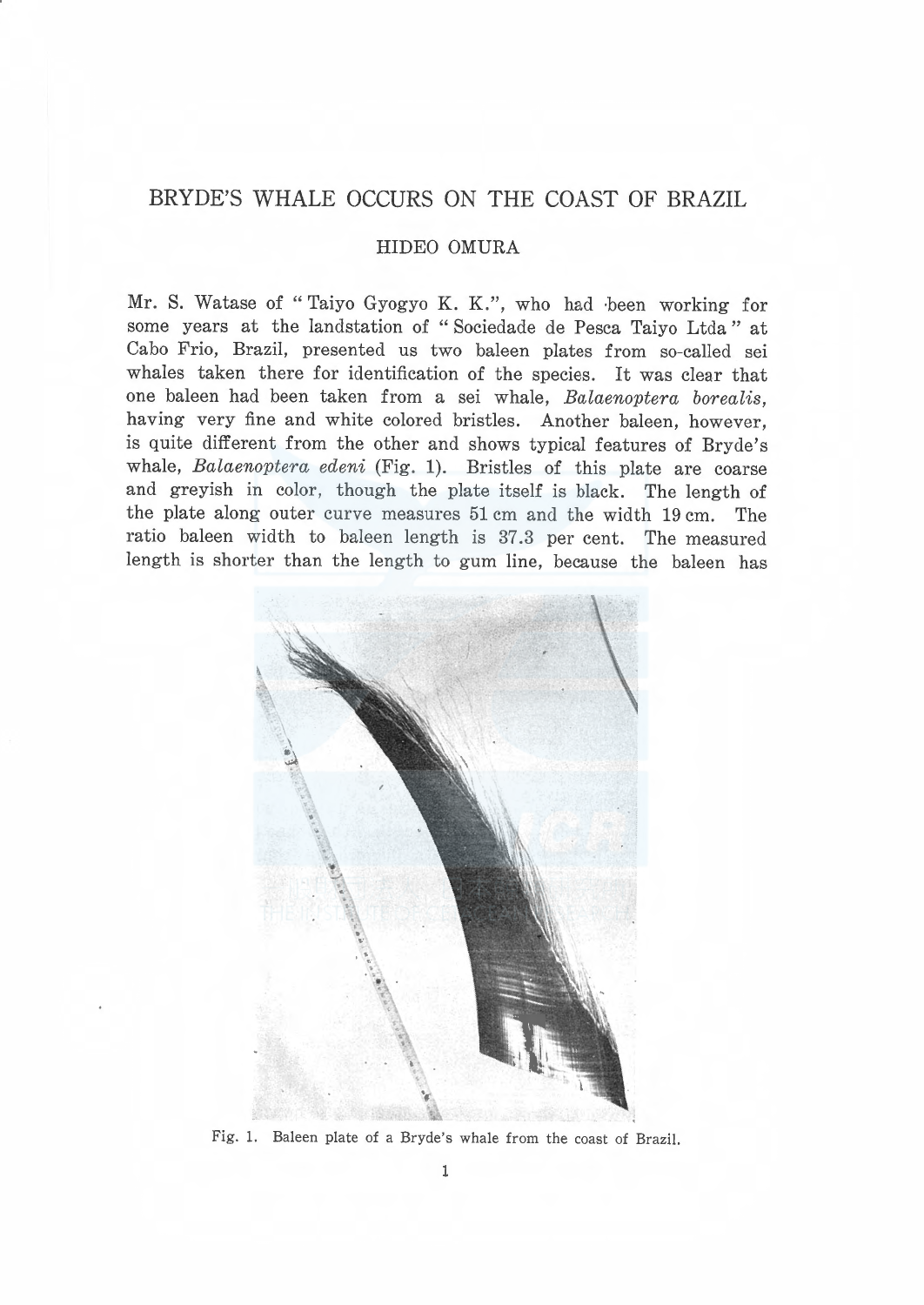## 2 H. OMURA

|                                                         |  |  |  |  | TABLE 1. PARTICULARS OF THE BALEEN PLATE SHOWN IN FIG. 1 |  |  |
|---------------------------------------------------------|--|--|--|--|----------------------------------------------------------|--|--|
| Date killed                                             |  |  |  |  | Sept. 27, 1960                                           |  |  |
| Position                                                |  |  |  |  | 22°56'S, 41°52'W                                         |  |  |
| <b>Sex</b>                                              |  |  |  |  | Male                                                     |  |  |
| Body lengh                                              |  |  |  |  | 41 feet                                                  |  |  |
| Baleen length (along outer curve and excludes bristles) |  |  |  |  | 51 cm                                                    |  |  |
| Width (inner side broken)                               |  |  |  |  | $19 \text{ cm}$                                          |  |  |
|                                                         |  |  |  |  |                                                          |  |  |

been cut above this line. Since the inner side of the baleen was damaged, the width is also shorter than the correct figure. There is a ground, however, to think that the measured length is not differ greatly from the length to gum line and the difference between these two lengths might be within 1 cm and the width should be added 2-3 cm. If we take into account of this correction the ratio baleen width to baleen length will become over 40 per cent and approach to 45 per cent, a mean figure found by Olsen (1913) for this value (four individuals) for the Bryde's whale from the coast of South Africa. Chittleborough (1959) found that the three Bryde's whales taken on the west coast of Australia differ in this respect, having a mean of 73 per cent. The Bryde's whales from the coast of Australia, however, agree quite well in this character to those from the coast of Japan as reported by Omura and Fujino (1954).



blow-holes.

Above will lead to a conclusion that the Bryde's whales from the South Atlantic may differ in this respect from those from other oceans, having longer baleen plates or wide range of variation in the ratio of baleen width to baleen length. The shape of baleen plates is deemed to connect with the shape of the skull, in particular to that of rostrum. One striking feature of the skull of the Bryde's whale is the flat and straight pointing shape of the rostrum than Fig. 2. Cross section of beak, just cranial to the sei whale (Lönnberg, 1931; 1. *Balaenoptera edeni* Junge, 1950; Omura, 1959). The 2. *B. borealis* **flat rostrum of the Bryde's whale**<br>(Material obtained at Ayukawa, Japan by is clearly shown compared with (Material obtained at Ayukawa, Japan by is clearly shown compared with that of sei whale in Fig. 2. Junge

(1950) states, however, that "In *brydei* there is some variation. Lonnberg (1931, p. 2) points to the fact that the rostrum of Bryde's whale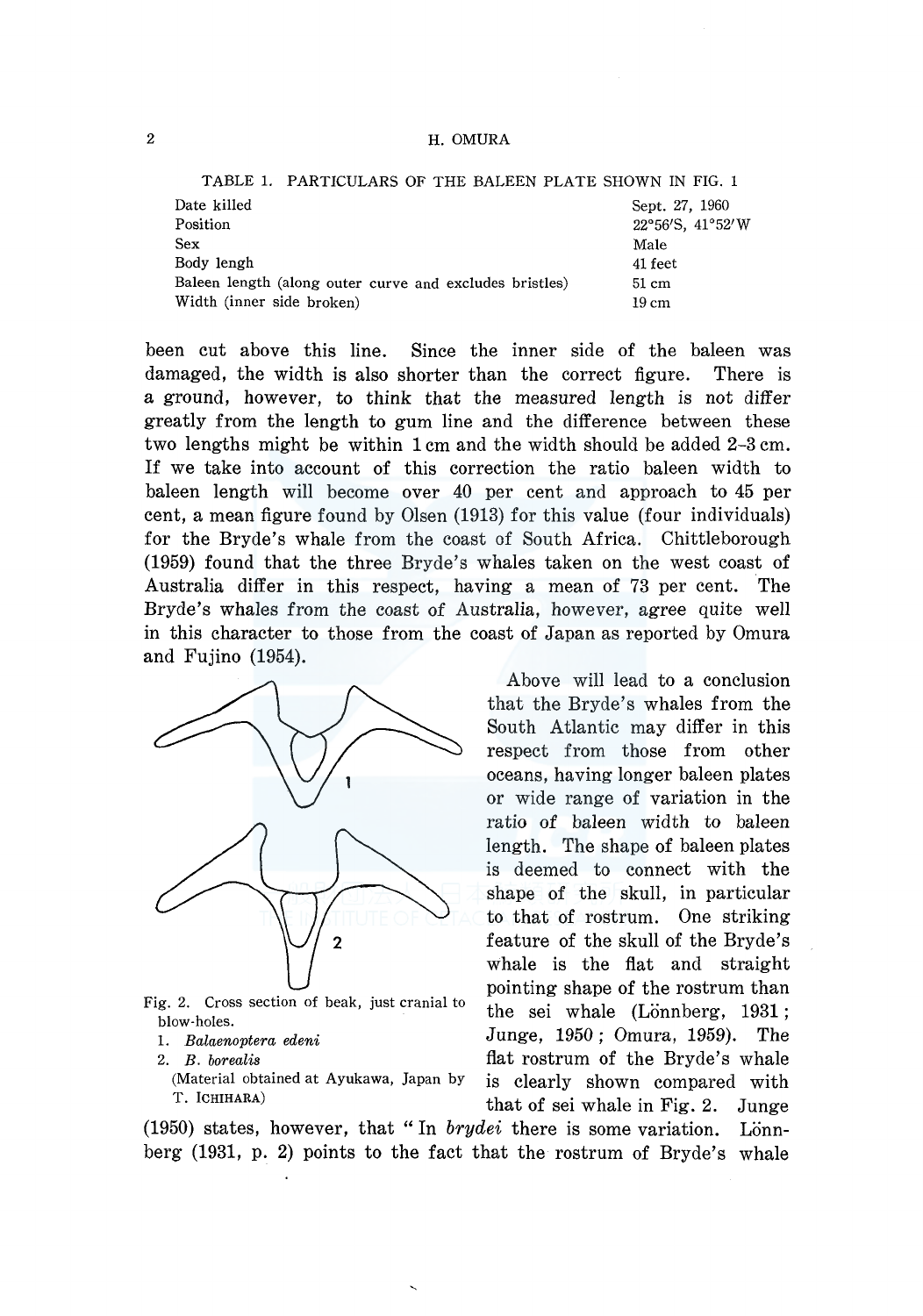#### BRYDE'S WHALE OCCURS ON THE COAST OF BRAZIL. 3

(from the coast of South Africa) is flat and straight as compared with skulls of borealis. This feature is well shown in the side view of this skull (1. c., plate 1 fig. 1). In the specimen in the British Museum, however, the rostrum is more curved to the rostral side". It is anticipated, therefore, that there is rather a wide range of variation in the ratio of baleen width to baleen length among Bryde's whales from the South Atlantic, whereas such evidence has never been shown so far from those from the other oceans.

Further evidences that the Bryde's whale occurs on the Brazilian coast were supplied by Mr. E. Tanaka of "Taiyo Gyogyo K. K.", who has been working at the landstation at Cabo Frio. He sent us some photographs of the Bryde's whale taken there as well as some informations. These photographs show the characters of the Bryde's whale, i.e. broader palate between rows of baleen plates (Fig. 3), ventral grooves



Fig. 3. Brydes's whale from the coast of Brazil-1. (Cabo Frio, 1961. Photo. E. TANAKA)



Fig. 4. Bryde's whale from the coast of Brazil-2. (Cabo Frio, 1961. Photo. E. TANAKA)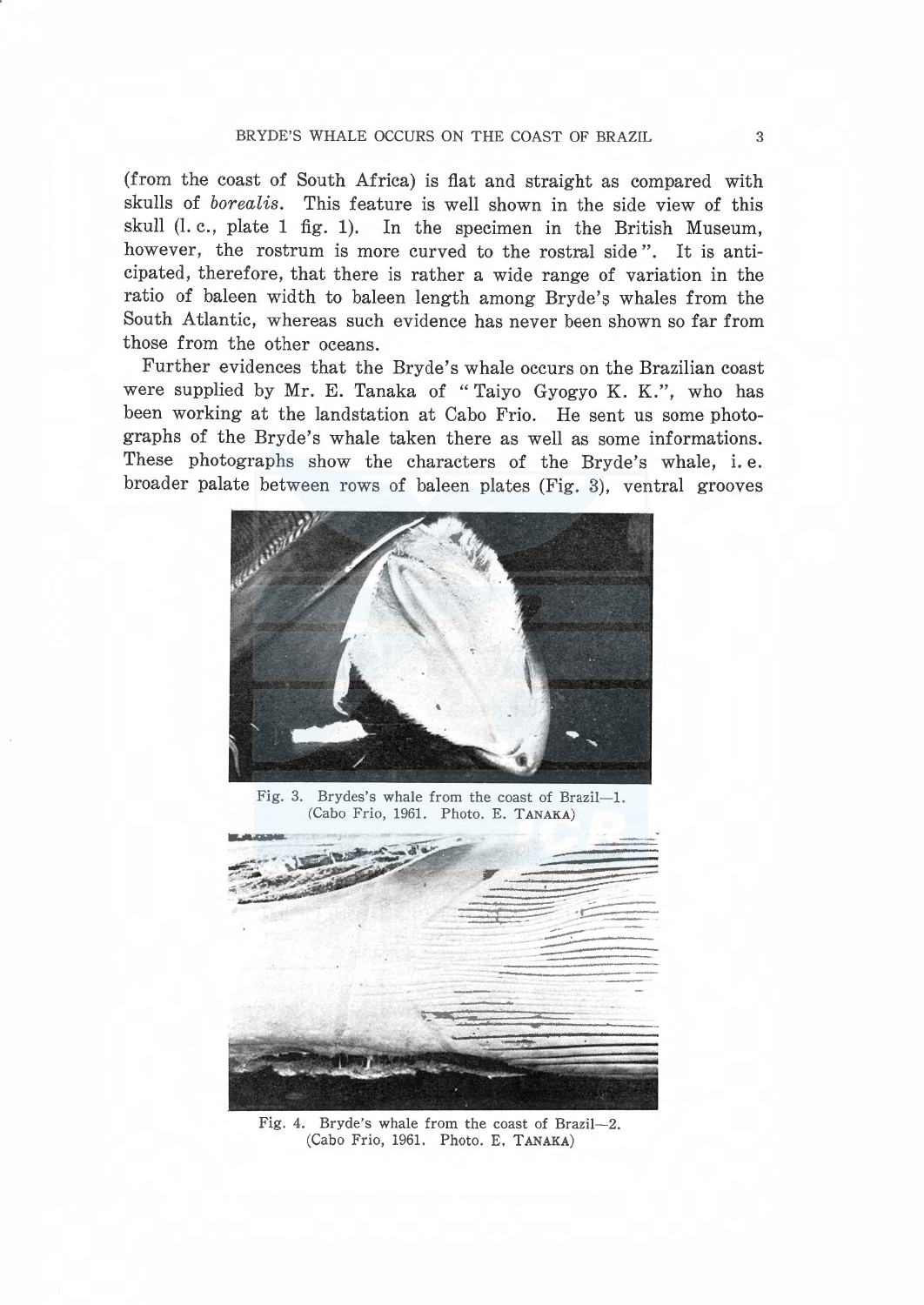4 H. OMURA



Fig. 5. Bryde's whale from the coast of Brazil-3. (Cabo Frio, 1961. Photo. E. TANAKA)

extend posterioly beyond umbilicus (Fig. 4), and ridges on the head (Fig. 5, see also Omura 1962).

According to the information a total of 12 Bryde's whales were taken there in 1961 as of 14th September (May 2, June 8, September 2). These include 7 males and 5 females and their body lengths range from 39 feet to 43 feet in both sexes, except one female of 47 feet in length. These whales were taken in an area of Lat. 23°-24°S and Long. 41°-

### TABLE 2. BODY PROPORTION OF A BRYDE'S WHALE FROM THE COAST OF BRAZIL (Measured by Mr. E. TANAKA)

| Date killed          | Sept. 14, 1961                                           |                                  |      |  |  |  |  |
|----------------------|----------------------------------------------------------|----------------------------------|------|--|--|--|--|
| Position             | Lat. 23°13'S, Long. 41°53'W                              |                                  |      |  |  |  |  |
| <b>Sex</b>           | Male                                                     |                                  |      |  |  |  |  |
|                      | Measurements                                             | Length in $cm \approx$ of length |      |  |  |  |  |
| Total length of body |                                                          | 1,300                            | 100  |  |  |  |  |
|                      | Lower jaw, projection beyond tip of snout                | 35                               | 2.7  |  |  |  |  |
|                      | Tip of snout to angle of gape                            | 250                              | 19.2 |  |  |  |  |
|                      | Tip of snout to centre of eye                            | 258                              | 19.8 |  |  |  |  |
|                      | Tip of snout to anterior insertion of flipper            | 395                              | 30.4 |  |  |  |  |
|                      | Centre of eye to centre of ear                           | 72                               | 5.5  |  |  |  |  |
|                      | Notch of flukes to posterior emargination of dorsal fin  | 365                              | 28.1 |  |  |  |  |
|                      | Notch of flukes to centre of anus                        | 338                              | 26.0 |  |  |  |  |
|                      | Notch of flukes to umbilicus                             | 608                              | 46.8 |  |  |  |  |
|                      | Centre of anus to centre of reproductive aperture        | 103                              | 7.9  |  |  |  |  |
|                      | Vertical height of dorsal fin                            | 40                               | 3.1  |  |  |  |  |
|                      | Length of base of dorsal fin                             | 50                               | 3.8  |  |  |  |  |
|                      | Flipper, tip to axilla                                   | 125                              | 9.6  |  |  |  |  |
|                      | Flipper, tip to anterior end of lower border             | 177                              | 13.6 |  |  |  |  |
|                      | Flipper, greatest width                                  | 34                               | 2.6  |  |  |  |  |
|                      | Gaeatest girth (at a point 110 cm anterior to umbilicus) | 600                              | 46.2 |  |  |  |  |
|                      | Tail flukes, tip to tip (estimated)                      | 290                              | 22.3 |  |  |  |  |